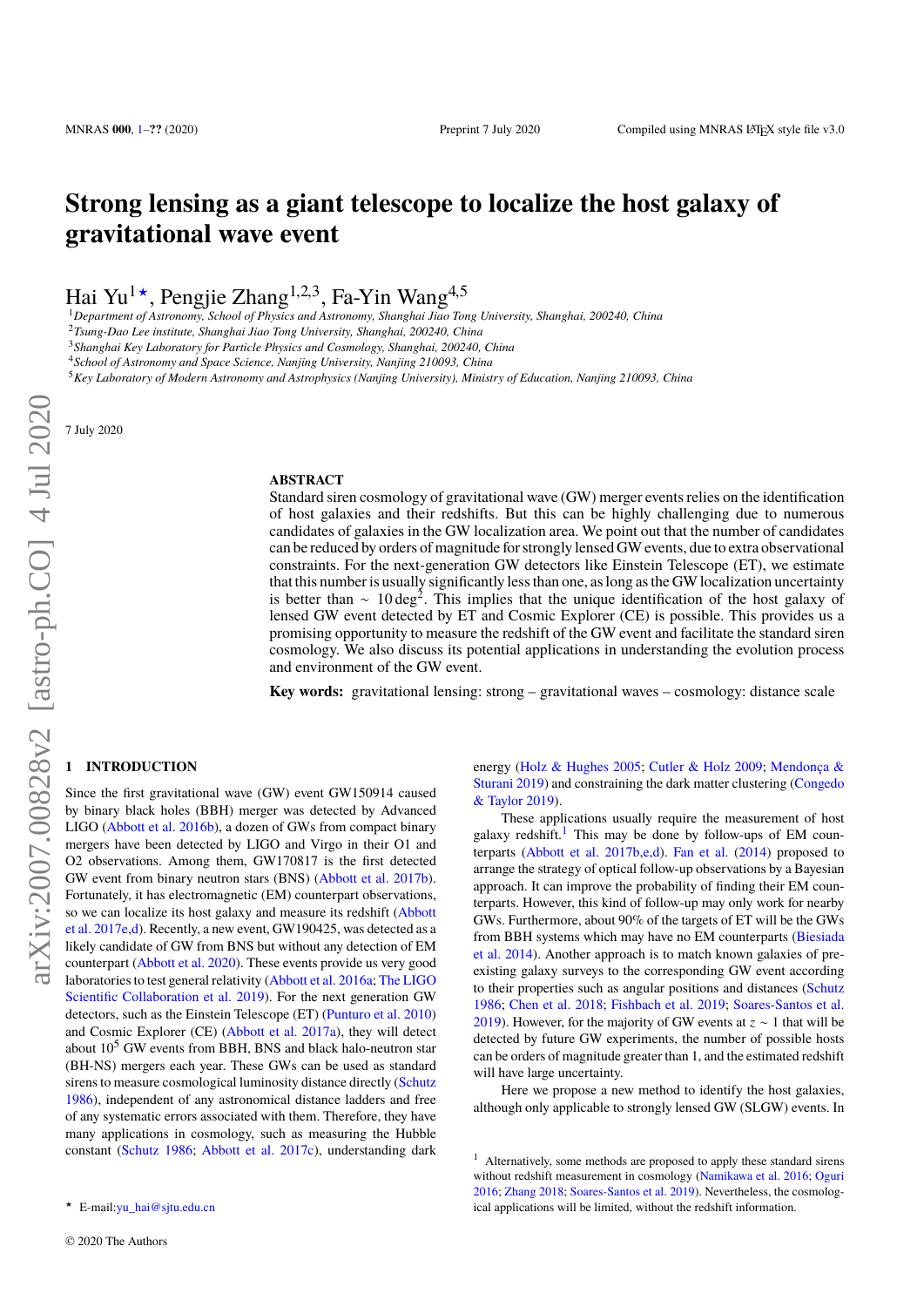a strong lensing system, the light rays from a background source will be bent by an intervening galaxy and form multi-images. As an important tool in astronomy, strong lensing systems have been used in many fields in cosmology. It can be used to investigate the structure and evolution of galaxies [\(Treu et al.](#page-5-23) [2006;](#page-5-23) [Cao et al.](#page-5-24) [2016\)](#page-5-24), the cosmic curvature [\(Bernstein](#page-5-25) [2006;](#page-5-25) [Räsänen et al.](#page-5-26) [2015;](#page-5-26) [Xia](#page-5-27) [et al.](#page-5-27) [2017\)](#page-5-27), and the dynamical properties of dark energy [\(Cao et al.](#page-5-28) [2015\)](#page-5-28). There are two observable consequences in strong lensing system. The first one is the time delay among the different formed images which can be used to constrain the Hubble constant [\(Wong](#page-5-29) [et al.](#page-5-29) [2019\)](#page-5-29). The other one is that the formed images are brighter than the background source if there is no strong lensing effect which is called magnification. Similarly, a GW signal from a background source is also probably strongly lensed by an intervening galaxy and form an SLGW system although we haven't detected such an event yet. However, some authors have investigated the probability of detecting the SLGW system in the era of next generation GW detectors. They found that we might detect dozens of SLGWs each year due to the high detection rate of GWs in the era of ET and CE [\(Piórkowska et al.](#page-5-30) [2013;](#page-5-30) [Biesiada et al.](#page-5-16) [2014;](#page-5-16) [Li et al.](#page-5-31) [2018\)](#page-5-31). This promising prediction encourages people to consider the applications of SLGW in astrophysics and cosmology, such as constraining the speed of GW [\(Fan et al.](#page-5-32) [2017;](#page-5-32) [Collett & Bacon](#page-5-33) [2017\)](#page-5-33), weak equivalence principle [\(Yu & Wang](#page-5-34) [2018\)](#page-5-34), modified gravity [\(Yang et al.](#page-5-35) [2019\)](#page-5-35), Hubble constant [\(Liao et al.](#page-5-36) [2017\)](#page-5-36), as well as understanding the wave nature of GW [\(Hou et al.](#page-5-37) [2019\)](#page-5-37). However, most of these applications still require the redshift measurement of GW. In this case, it is more unlikely to measure the redshift because the event rate of SLGW with EM counterpart detection is tiny.  $\frac{2}{3}$  $\frac{2}{3}$  $\frac{2}{3}$ 

Nevertheless, by matching strong lensing systems in preexisting galaxy surveys such as LSST [\(LSST Science Collabora](#page-5-38)[tion et al.](#page-5-38) [2009\)](#page-5-38), the host galaxy may be identified unambiguously. Our proposal is based on two assumptions/requirements. First, the host galaxy of an SLGW is also strongly lensed by the same lens galaxy, forming a strong lensing system in optical/near-IR band. Since the typical Einstein radius and the typical size of a galaxy stellar component are both around one arc-second, this assumption is reasonable. One exception is that the GW progenitor locates so far away from the center of its host galaxy that the host galaxy itself is not strongly lensed. In this case, we will fail to identify SLGW using galaxy surveys. But it does not lead to a wrong assignment to another host galaxy. Second, we assume that the galaxy strong lensing systems can be observed by optical/near-IR galaxy surveys, before the third generation GW experiments. Galaxy surveys such as LSST, WFIRST, and Euclid are powerful for strong lensing search. For example, LSST is expected to discover about  $3 \times 10^4$  galaxy-galaxy strong lensing systems in its 10-year 20,000 deg<sup>2</sup> survey [\(LSST Science Collaboration et al.](#page-5-38) [2009\)](#page-5-38). We also assume that the lenses of these strong lensing systems are identified as well, either by the same surveys or by follow-up surveys. We are then able to model these systems and compare the predicted time delay and magnification of galaxy images with the observed SGLW time delay and magnification. These extra constraints, along with the improved localization of ET and CE (sub-deg<sup>2</sup> to dozens of deg<sup>2</sup> [\(Zhao & Wen](#page-5-39) [2018\)](#page-5-39)), can significantly reduce the ambiguity in matching GW events with galaxies. In fact, we find that,

for ET and CE, the mean number of candidates passing all the above constraints is usually significantly smaller than one, implying unambiguous identification of host galaxies with our proposal.

Our paper is organized as follows. We introduce our method in detail in section [2.](#page-1-1) Then we present our main results and discussion in section [3.](#page-2-0) Finally, we give our conclusion in section [4.](#page-4-0) We adopt a flat-ΛCDM model with  $H_0 = 70 \text{ km/s/Mpc}$  and  $\Omega_m = 0.3$  as our fiducial cosmology.

#### <span id="page-1-1"></span>**2 METHOD**

Our method can be summarized by the following steps:

• **Step 1**. Given a SLGW event detected by the next generation GW detectors, we determine its localization <sup>δ</sup>**Ω**, time delay <sup>∆</sup>*t*GW and magnification ratio  $R_{\text{GW}}$ . For a conservative localization accuracy  $\delta \Omega = O(10) \text{ deg}^2$  of next generation GW experiments [\(Zhao](#page-5-39) [& Wen](#page-5-39) [2018\)](#page-5-39), the total number of galaxies (potential GW hosts) accessible to LSST and other galaxy surveys is  $O(10^6)$ . Therefore we need significantly more efficient criteria for identifying the host.

• **Step 2**. In the area of  $\delta\Omega$ , we search for all strong lensing systems in galaxy surveys, identified by multiple images or giant arcs. The total number of potential hosts then reduces from  $O(10^6)$ to  $O(10^2)$ , taking LSST as an example. This is about 4 orders of magnitude reduction because the probability of a galaxy being strongly lensed by foreground galaxy is only about 10−<sup>4</sup> [\(Biesiada](#page-5-16) [et al.](#page-5-16) [2014\)](#page-5-16). Nevertheless, we need a further selection process.

• **Step 3**. Within these strong lensing systems, we search for the ones capable of reproducing the GW magnification ratio  $R_{\text{GW}}$  and time day  $\Delta t_{GW}$ . (1) We estimate the magnification ratio  $R_g$  from the flux of multiple galaxy images, which should be close to  $R_{\text{GW}}$ . (2) For each system, we model the lens by using the observations of lens galaxy, positions of images, and so on to theoretically estimate the GW time delay ∆*t*<sub>th</sub>. We then search for candidates with ∆*t*<sub>th</sub> and  $R_g$  matching  $\Delta t$ <sub>GW</sub> and  $R_{GW}$ , within reasonable observational and theoretical uncertainties. This selection criterion is efficient. We find that the mean number of candidate reduces from  $O(10^2)$  in step 2 to  $O(0.1)$ . Therefore the host galaxy can be uniquely determined.

The probability of detecting the strongly lensed GWs in the era of ET has been well discussed in literature [\(Piórkowska et al.](#page-5-30) [2013;](#page-5-30) [Biesiada et al.](#page-5-16) [2014;](#page-5-16) [Li et al.](#page-5-31) [2018\)](#page-5-31). Therefore, we refer readers of interest to these references above. Here we focus on whether we can identify uniquely the host galaxy of an SLGW or not if we detect such event in the future. For a strong lensing system which has two images, the time delay between the arriving times of the two images is

$$
\Delta t = \frac{d_l d_s (1 + z_l)}{c d_{ls}} \Delta \psi(\theta_1, \theta_2).
$$
\n(2.0.1)

Here  $d_l$  and  $d_s$  are angular diameter distances of the lens galaxy and lensed object, respectively.  $d_{l,s}$  is the angular diameter distance between the lens galaxy and the lensed object.  $z_l$  and  $c$  are the redshift of the lens galaxy and the speed of light.  $\Delta \psi(\theta_1, \theta_2)$  is the difference of the Fermat potentials at the positions of the two formed images  $\theta_1$  and  $\theta_2$ . For the singular isothermal sphere (SIS) model, the Fermat potential difference can be expressed easily as  $\Delta \psi(\theta_1, \theta_2) = 2\beta \theta_E$  where  $\beta$  is the position of the source galaxy. The Einstein radius is  $\theta_E = 4\pi \frac{\sigma_v^2}{c^2} \frac{d_{Is}}{ds}$  where  $\sigma_v$  is the velocity dispersion of the lens galaxy [\(Narayan & Bartelmann](#page-5-40) [1996\)](#page-5-40). For a strong lensing system, it requires  $\beta < \theta_E$ . The positions of the two images should be  $\beta \pm \theta_E$  respectively. Another parameter we

<span id="page-1-0"></span><sup>&</sup>lt;sup>2</sup> The probability of a typical galaxy being strongly lensed by foreground galaxy is only about  $10^{-4}$  [\(Biesiada et al.](#page-5-16) [2014\)](#page-5-16). Besides, the probability to detect the EM counterpart of GW is also very small since we only have one such event up to date [\(Abbott et al.](#page-5-2) [2017e](#page-5-2)[,d\)](#page-5-3).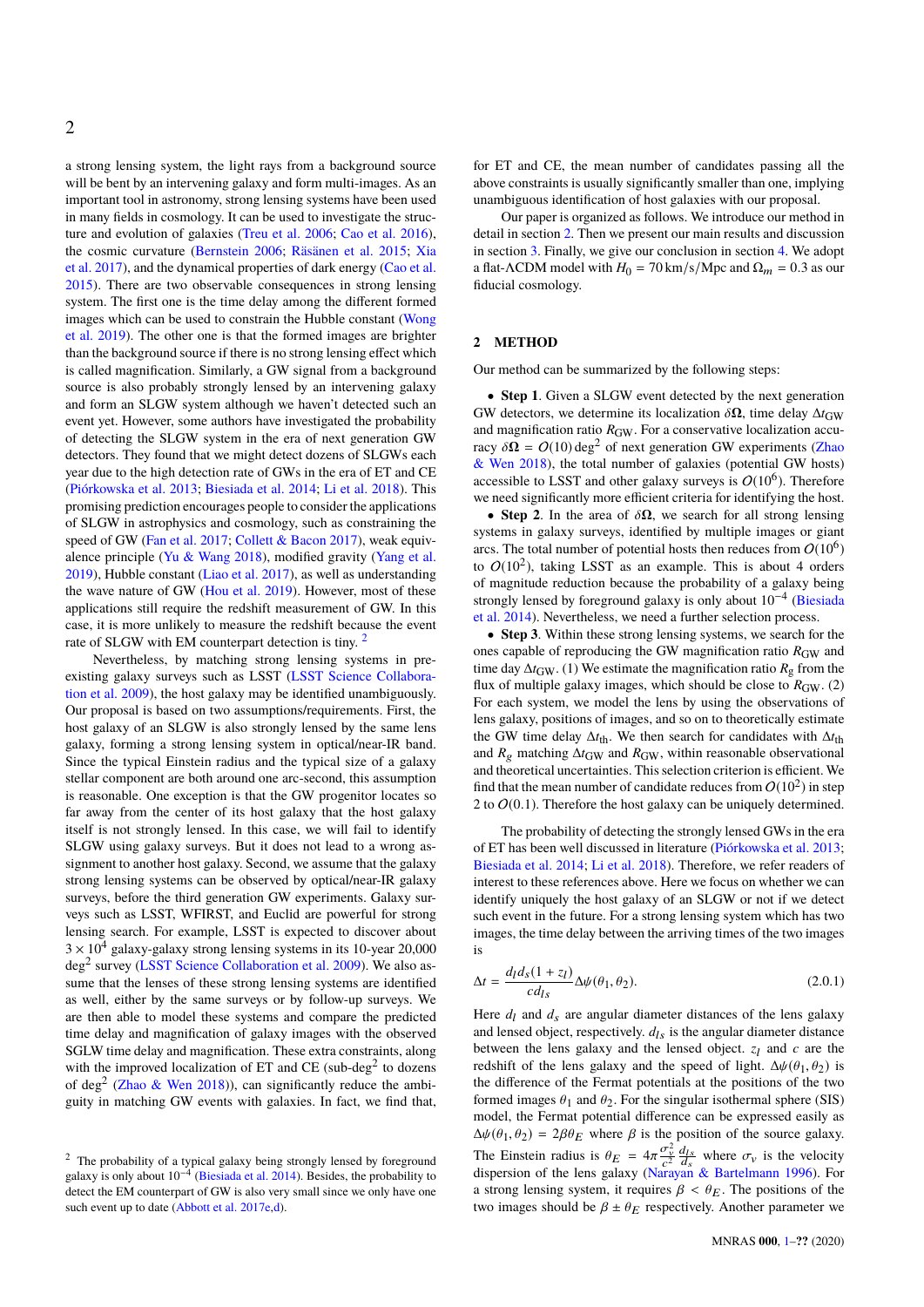can measure in the strong lensing system is the magnification ratio between multiple images. For SIS model, the magnification rates of the two images are  $\mu_{\pm} = \frac{\theta_E}{\beta} \pm 1$ . Therefore, the magnification ratio of the two images is  $R = \frac{\theta_E + \beta}{\theta_E - \beta}$ . In the case of GW, the observable variable is the strain amplitude. Therefore, the ratio of the two GW variable is the strain amplitude. Therefore, the ratio of the two GW variable is the strain amplitude. Therefore, the ratio of signal amplitudes should be  $\sqrt{R}$  [\(Wang et al.](#page-5-41) [1996\)](#page-5-41).<sup>[3](#page-2-1)</sup>

Now we estimate the average number of strong lensing systems within the region of possible GW sky location ( $\delta\Omega$ ), and capable of reproducing the observed  $\Delta t_{GW}$  and  $R_{GW}$ . The probability for an object at redshift *z*s being strongly lensed by a foreground galaxy with redshift in [ $z_l$ ,  $z_l$ +d $z_l$ ] and velocity dispersion in [ $\sigma_v$ ,  $\sigma_v$ +d $\sigma_v$ ] is

<span id="page-2-2"></span>
$$
d\tau = \frac{dn(\sigma_V, z_l)}{d\sigma_V} S_{cr}(\sigma_V, z_l, z_s) \frac{dV(z_l)}{dz_l} d\sigma_V dz_l.
$$
 (2.0.2)

Here  $n(\sigma_v, z_l)$  is the comoving number density of the lens galaxies<br>per unit velocity dispersion  $\sigma_v$  at redshift  $z_i$ ,  $S_v$  ( $\sigma_v$ ,  $z_i$ ,  $z_i$ ) –  $\pi r^2$ per unit velocity dispersion  $\sigma_v$  at redshift *z*<sub>l</sub>.  $S_{cr}(\sigma_v, z_l, z_s) = \pi \theta_E^2$ <br>is the cross-section for a lens of velocity dispersion  $\sigma_v$  at z<sub>n</sub> and a is the cross-section for a lens of velocity dispersion  $\sigma_v$  at  $z_l$  and a source at  $z_s$ .  $V(z_l)$  is the comoving volume within  $z_l$ . For simplicity and consistency with previous research on detection rate of SLGWs for ET [\(Piórkowska et al.](#page-5-30) [2013;](#page-5-30) [Biesiada et al.](#page-5-16) [2014;](#page-5-16) [Li et al.](#page-5-31) [2018\)](#page-5-31), we ignore the redshift dependence of  $n(\sigma_v, z_l)$ , and adopt the following Schechter distribution function the following Schechter distribution function

$$
\frac{dn(\sigma_{\nu}, z_l)}{d\sigma_{\nu}} = n_* \left(\frac{\sigma_{\nu}}{\sigma_{\nu*}}\right)^{\alpha} \exp\left[-\left(\frac{\sigma_{\nu}}{\sigma_{\nu*}}\right)^{\beta}\right] \frac{\beta}{\Gamma(\alpha/\beta)} \frac{1}{\sigma_{\nu}},\tag{2.0.3}
$$

where  $(n_*, \sigma_{v*}, \alpha, \beta) = (8.0 \times 10^{-3} h^3 \text{ Mpc}^{-3}, 161 \text{ km/s}, 2.32, 2.67)$  comes from the galaxy sample of SDSS DP5 (Choi <sup>2</sup>.67) comes from the galaxy sample of SDSS DR5 [\(Choi et al.](#page-5-42) [2007\)](#page-5-42).  $\Gamma(\alpha/\beta)$  is the Gamma function. Integrating eq.[\(2.0.2\)](#page-2-2), one obtains the probability for an object at redshift  $z_s$  being strongly lensed. It is [\(Piórkowska et al.](#page-5-30) [2013\)](#page-5-30)

$$
\tau(z_s) = \frac{8}{15}\pi^3(1+z_s)^3d_s^3\left(\frac{\sigma_{v*}}{c}\right)^4 n_* \frac{\Gamma(\frac{4+\alpha}{\beta})}{\Gamma(\alpha/\beta)}.
$$
\nTo estimate the expected number of strongly lensed galaxies in

redshift range  $(z_s, z_s + \delta z_s)$ , we need the redshift distribution of source galaxies. Here we approximate it by [\(Holz & Hughes](#page-5-11) [2005\)](#page-5-11)

$$
\frac{\mathrm{d}N}{\mathrm{d}r} = N_0 r^a \exp(-(r/r_*)^b),\tag{2.0.5}
$$

where  $(a, b, r_*) = (1, 4, c/H_0)$  and *r* is the comoving distance [\(Kaiser](#page-5-43) [1992;](#page-5-43) [Hu](#page-5-44) [1999\)](#page-5-44). The normalization factor  $N_0$  is chosen to satisfy  $\int \frac{dN}{dr} dr = 40$  galaxies arcmin<sup>-2</sup>, corresponding to several important survey projects in the future like LSST, WFIRST and Euclid [\(Yao et al.](#page-5-45) [2017\)](#page-5-45). Then the expected number of strongly lensed galaxies in redshift range  $(z_s, z_s + \delta z_s)$  will be

$$
N_{\rm lg} = \int_{z_s}^{z_s + \delta z_s} \tau(z) \frac{\mathrm{d}N}{\mathrm{d}r} \frac{\mathrm{d}r(z)}{\mathrm{d}z} \mathrm{d}z.
$$
 (2.0.6)

The normalized differential distribution of the expected number of the lensed galaxies is shown as Figure [2.1.](#page-2-3) It shows that most of lensed galaxies distribute in the range of redshift (0.5, <sup>2</sup>.5) and the distribution peaks at  $z \approx 1.5$ .

Only a fraction of the above strong lensing systems are capable of reproducing the observed GW time delay and magnification. Here we use Monte Carlo simulation to obtain the two distributions and the joint distribution. For each redshift range of lensed object  $(z<sub>s</sub>, z<sub>s</sub> + \delta z<sub>s</sub>)$ , we generate mock samples of the lens and lensed galaxies by eq.  $(2.0.3)$  and  $(2.0.5)$ . The angular positions of those

<span id="page-2-3"></span>

**Figure 2.1.** The normalized differential distribution of the expected number of the lensed galaxies as a function of redshift.

<span id="page-2-4"></span>galaxies are distributed randomly and uniformly on the sky. Considering the relative positions of the lens and lensed galaxies, we randomly generate  $10<sup>5</sup>$  mock lensing systems as our mock sample. Then we solve these lensing systems to estimate the distributions of the time delay and magnification ratio (Figure [2.2\)](#page-3-0).

## <span id="page-2-0"></span>**3 RESULTS**

With these distributions, we can estimate the probability of a lensing system with the time delay in arbitrary ranges of time delay, magnification ratio, and source redshift. Multiplying by  $N_{lg}$  in Eq.[\(2.0.6\)](#page-2-6) and  $\delta\Omega$ , we will obtain the expected number of candidates in the volume of the above parameter space.

<span id="page-2-6"></span><span id="page-2-5"></span>Now, we estimate the expected number of host galaxies in the sky area  $\delta\Omega$  of GW localization, capable of reproducing the observed GW time delay and magnification ratio. ET and CE can localize the GW events within sub-deg<sup>2</sup> to dozens of deg<sup>2</sup> regions [\(Zhao & Wen](#page-5-39) [2018\)](#page-5-39), so we adopt  $\delta\Omega = 10 \text{ deg}^2$  in our estimation. Time delay has uncertainties from both the observation of tion. Time delay has uncertainties from both the observation of SLGW and the model of lens. However, the uncertainty of the modeling is much larger than that from SLGW observation, so we only consider the model uncertainty. We adopt the fiducial value  $\sigma_{\Delta t}/\Delta t = 10\%$ . If the observed time delay is  $\Delta t$ <sub>GW</sub>, any lensing systems with  $0.9\Delta t$ <sub>GW</sub>  $\leq \Delta t \leq 1.1\Delta t$ <sub>GW</sub> are all likely able to be the GW host. For the magnification ratio, both estimations from SLGW and multiple images in galaxy surveys have observational uncertainties. We take the total uncertainty of  $\sigma_R/R = 20\%$  as the fiducial value. Besides, we assume the redshift of the lensed GW is in a range of (0, <sup>5</sup>). Integrating over the possible range of time delay, magnification ratio and  $z_s$ , then multiplying by  $N_{lg}$  in Eq.[\(2.0.6\)](#page-2-6) and  $\delta\Omega$ , we obtain the expected number  $\bar{N}_{\text{candidate}}$  of candidates as a function of the observed *R*GW and ∆*t*GW (Figure [3.1\)](#page-3-1). We find that, for the majority parameter space of  $\Delta t$ -*R*,  $N_{\text{candidate}} \lesssim 0.1$ . The maximum happens for GW events with  $\Delta t \approx 30$  days, and  $R \sim 4$ . Even for such a case,  $N_{\text{candidate}} = 0.36$ , which is still significantly smaller than unity. These results mean that, if we do find a candidate satisfying the above constraints, the likelihood of existing another candidate satisfying the same constraints is rare. Namely, we can identify a unique candidate galaxy hosting the given SLGW, from pre-existing galaxy surveys. The exact value *N*<sub>candidate</sub> varies with the assumed lens and source distribution and lens property. Never-

<span id="page-2-1"></span> $3\,$  In the rest of this paper, we only use R for both EM and GW cases.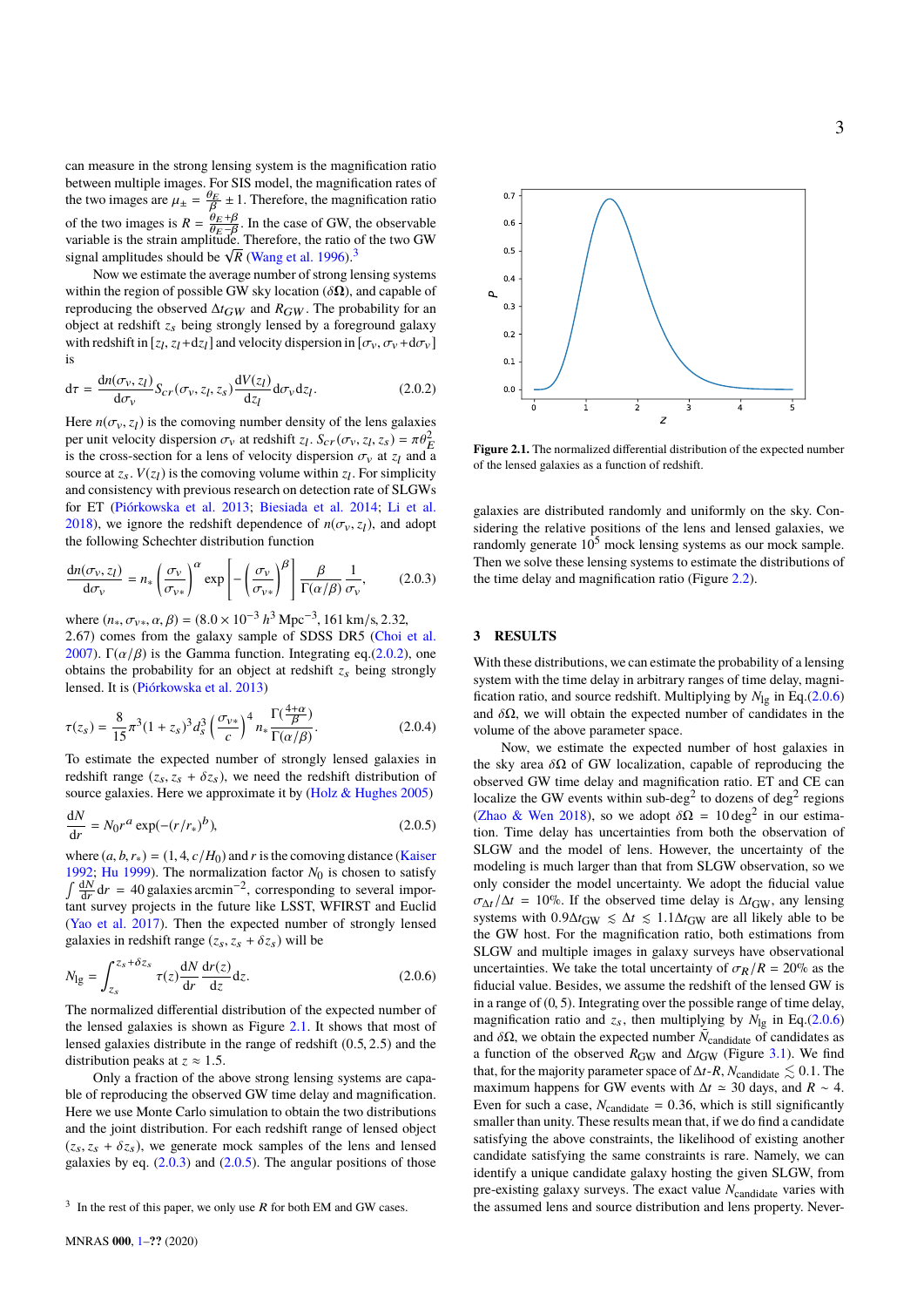<span id="page-3-0"></span>

**Figure 2.2.** Top and bottom panels show the distributions of time delay and magnification ratio of the two formed images in the mock strong lensing systems respectively. The lines with different colors represent the distributions in different redshift ranges of lensed galaxies. Here the distribution of R is independent on the redshift of source because the ratio of  $\beta$  and  $\theta_E$  in  $\mu$  cancels the effect of the  $d_s$ .

theless, the above numerical result demonstrates that this method is promising.

The above results adopt the fiducial  $\delta \Omega = 10 \text{deg}^2$ . Since  $\bar{N}_{\text{candidate}} \propto \delta\Omega$ , for SLGWs with  $\delta\Omega \leq 10 \text{deg}^2$ , their host galaxies can be uniquely identified directly with the method proposed above can be uniquely identified directly with the method proposed above. However for SLGWs with  $\delta\Omega \gg 10 \text{deg}^2$ , we need extra constraint, since  $\bar{N}$  and  $\bar{N}$  and  $\bar{N}$  and  $\bar{N}$  and  $\bar{N}$  and  $\bar{N}$  and  $\bar{N}$  and  $\bar{N}$  and  $\bar{N}$  and  $\bar{N}$  and  $\bar{N}$  and  $\bar{N}$  and since  $\bar{N}_{\rm candidate}$  may be close to, or bigger than unity. This may come from the source redshift/distance information, which is not used in the previous estimation. Unlike the case of unlensed GW for which cosmological distance can be determined to good accuracy, we are not able to accurately determine the luminosity distance directly from the lensed GW signals because of the magnification effect. Nevertheless, we may still be able to obtain some useful constraint on the (true) distance and therefore the redshift *z<sub>s</sub>*. For example, for SIS model, strong lensing events have  $\mu_+ = \frac{2R}{R-1}$  and  $\mu_- = \frac{2}{R-1}$ .<br>Since R is observable  $\mu_+$  are observable. We are then able to ex-Since *R* is observable,  $\mu_{\pm}$  are observable. We are then able to estimate the true GW amplitude, and therefore the true luminosity distance and redshift. This estimation is of course only approximate since it strongly relies on the SIS assumption. Nevertheless, it will put a useful constraint on  $z_s$ , and therefore reduces the number of possible GW host galaxy candidates. This extra information on *z*s is most efficient when the constrained *z*s range avoids the peak

<span id="page-3-1"></span>

**Figure 3.1.** The expected number of candidates of the host galaxy as function of R and  $\Delta t$  with assumed uncertainties of determined lensing properties.

<span id="page-3-2"></span>

Figure 3.2. Same as Figure [3.1](#page-3-1) but the redshift of lensed galaxy is limited in range of (1.2, <sup>1</sup>.8).

of the strong lensed galaxy redshift distribution, which is around  $z_s = 1.5$  (Fig. [2.1\)](#page-2-3). To be conservative, we consider the opposite case and assume  $z_s \in (1.2, 1.8)$ . The new result of  $\overline{N}_{\text{candidate}}$  is shown<br>in Figure 3.2. Even for this less efficient scenario, the extra source in Figure [3.2.](#page-3-2) Even for this less-efficient scenario, the extra source redshift information is still significantly useful. It reduces  $\bar{N}_{\rm candidate}$ by a factor of 2 and the maximum of  $\bar{N}_{\text{candidate}}$  is 0.16. This means<br>that even for  $\delta Q \approx 30 \text{ deg}^2$  and the most challenging configuration that, even for  $\delta\Omega \sim 30 \text{ deg}^2$  and the most challenging configuration of At R it is bighly likely that we can identify the GW host galaxy of ∆*t*-*R*, it is highly likely that we can identify the GW host galaxy unambiguously.

The results rely on the assumptions of  $\sigma_{\Delta t}$  and  $\sigma_R$  too. Since the dependences of the probability distribution on  $\sigma_{\Delta t}$  and  $\sigma_R$ are reasonably smooth and  $\bar{N}_{\text{candidate}}$  is an integral over relatively narrow range of  $\Delta t$  and *R*, we expect that  $\overline{N}_{\text{candidate}} \propto \sigma_{\Delta t}$ , and  $\overline{N}_{\text{true}} \propto \sigma_{\text{min}}$ . The time delay measurement from lensed GW.  $\bar{N}_{\text{candidate}} \propto \sigma_R$ . The time delay measurement from lensed GW signals can be quite accurate with a negligible contribution to  $\sigma_{\text{tot}}$ signals can be quite accurate, with a negligible contribution to  $\sigma_{\Delta t}$ .<br>The magnification ratio measurement error by al IGO and Virgo can The magnification ratio measurement error by aLIGO and Virgo can be 30% at present [\(Broadhurst et al.](#page-5-46) [2019\)](#page-5-46). ET/CE is about 10 times more sensitive, so we expect much smaller errors. One the other hand, the best uncertainty of the reconstructed Fermat potential of the lens galaxy at present is about  $3\%$  for lensed quasar systems based on the current lensing project H0LiCOW [\(Suyu et al.](#page-5-47) [2017\)](#page-5-47).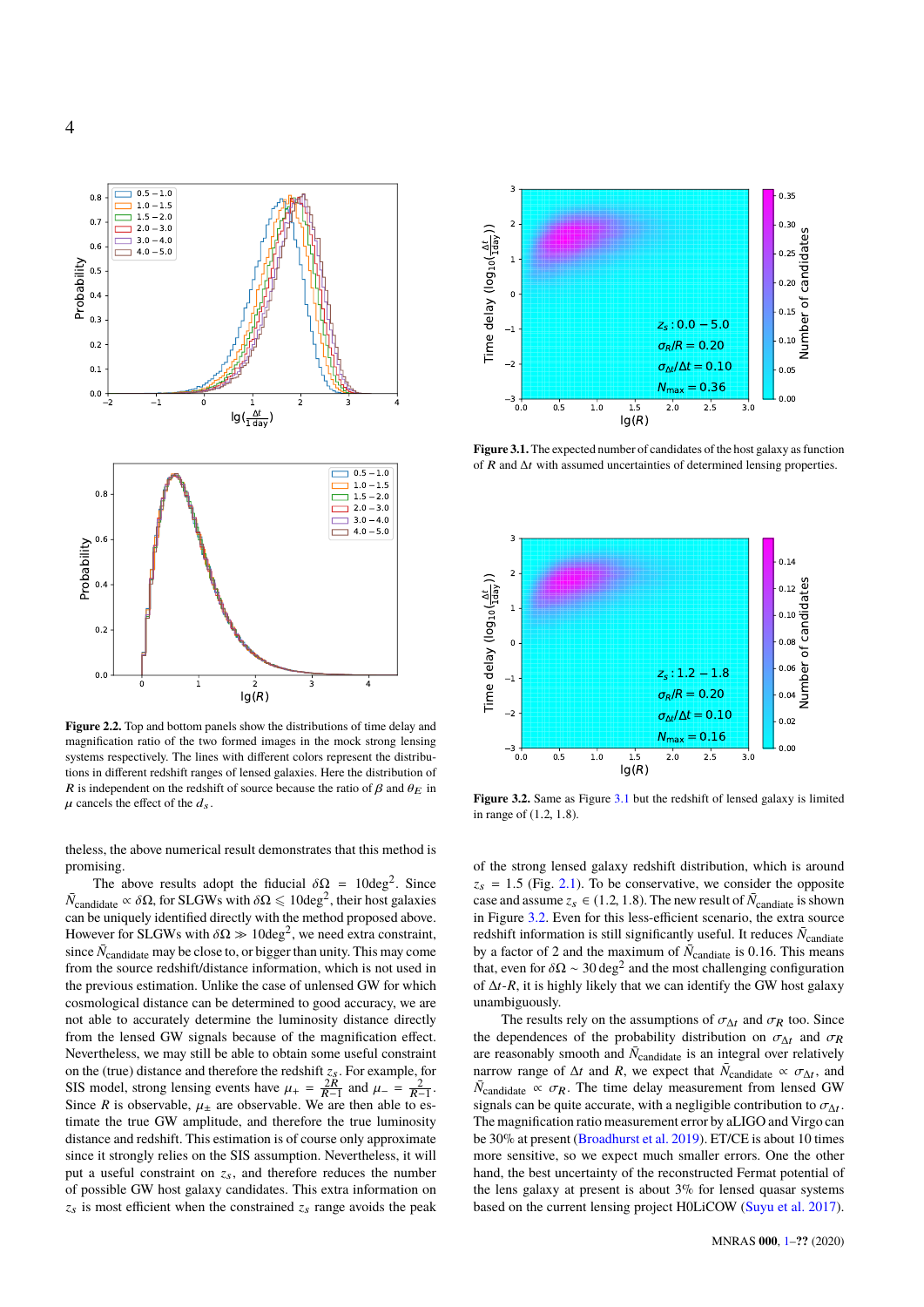<span id="page-4-1"></span>

**Figure 3.3.** The  $N_{\text{max}}$  as functions of  $\sigma_{\Delta t}/\Delta t$  for different values of  $\sigma_R/R$ . The values of  $\sigma_R/R$  for the lines from bottom to top is 0.1, 0.2, 0.3 and <sup>0</sup>.4, respectively.

And [Liao et al.](#page-5-36) [\(2017\)](#page-5-36) claimed that the lens model of GW and host galaxy system would be more precise and accurate. However, this precise and accurate lens model heavily relies on the high resolution imaging of the host galaxy and spectroscopic observations of stellar kinematics of the lens galaxy which we don't expect for every strong lensing system. Therefore, we adopt a more feasible choice of fiducial value  $\sigma_{\Delta t}/\Delta t = 0.1$  and  $\sigma_R/R = 0.2$ . Nevertheless, we also consider the case that  $\sigma_R/R \in [0.1, 0.4]$  and  $\sigma_{\Delta t}/\Delta t \in [0.05, 0.2]$ to see their potential effect on our results.

For most parameter space of <sup>∆</sup>*t*GW-*R*GW, larger <sup>σ</sup>∆t and/or  $\sigma_R$  is not able to alter the  $\bar{N}_{\text{candidate}} \ll 1$  result. They may only have significant impact in the  $\Delta t_{\text{cur}} R_{\text{cur}}$  parameter space around have significant impact in the ∆*t*<sub>GW</sub>- $R$ <sub>GW</sub> parameter space around the peak of  $\bar{N}_{\text{candidate}}$ . Therefore, we will focus on such case. Assuming the redshift of GW being in the range of (1.2, <sup>1</sup>.8) and  $\delta \Omega = 10 \text{ deg}^2$ , we estimate the maximum  $\bar{N}_{\text{candidate}}$  as a function of  $\sigma_{\Delta t}/\Delta t$  and  $\sigma_R/R$  (Figure [3.3\)](#page-4-1). Our numerical evaluation confirms our expectation that  $\overline{N}_{\text{candidate}} \propto \sigma_{\Delta t}$ , and  $\overline{N}_{\text{candidate}} \propto \sigma_R$ . We find  $N \leq 0.6$  when  $\sigma_L / \Delta t \leq 10\%$  and  $\sigma_R / R \leq 40\%$ . This means  $N_{\text{max}} \le 0.6$  when  $\sigma_{\Delta t}/\Delta t < 10\%$  and  $\sigma_R/R < 40\%$ . This means that, unless errors in ∆*t* and *R* are much larger than what we have considered, or  $\delta\Omega$  is much larger than  $10 \text{ deg}^2$ , unique identification<br>of GW host galaxies by our method is feasible. Even if errors in At of GW host galaxies by our method is feasible. Even if errors in ∆*t*, *R* and localization area are much higher than we adopt, the failure of unique identification may only happen when the SLGW ∆*t*<sub>GW</sub> and *R* locate around the peak region (Fig.  $3.1 \& 3.2$  $3.1 \& 3.2$ ).

#### <span id="page-4-0"></span>**4 DISCUSSIONS AND CONCLUSION**

We have proposed a method of identifying the host galaxy of SLGW in galaxy surveys. Under simplified conditions, we quantify its performance and demonstrate its promising potential. There are many further complexities that we need to take into account to make a more robust investigation. One is about the lens and source galaxy distribution. For example, we have assumed the number density of the lens galaxies is redshift independent, which is at most an approximation. We also need to take other observational selection effects into account. GW experiments detect SLGWs of different ∆*t* and *R* with different efficiency and different measurement errors. Galaxy surveys have independent efficiency of detecting strong lensing systems, varying with ∆*t*, *R*, and other factors. The estimation of  $\bar{N}_{\rm candidate}$  should take these extra dependencies into account. Our

estimation presented in this paper does not consider these selection effects and implicitly assumes that galaxy surveys will detect all strong lensing systems. Therefore  $\bar{N}_{\text{candidate}}$  shown in this paper can only be considered as the upper limit, since galaxy surveys may only detect a fraction of them. This further reduces the confusion rate. Namely, the chance of existing two or more candidates is further reduced.

On the other hand, we are not able to reliably quantify the success rate of our method, namely the fraction of SLGWs with successful host galaxy identification. That means our method may fail to identify the GW host galaxies, simply because that the galaxy surveys fail to detect the associated strong lensing system, either due to the magnitude limit, seeing condition/image separation, or other issues. Quantifying this success rate is beyond the scope of the current paper, and we leave it for future investigation. Furthermore, there are other complexities further reducing the success rate. The first one is that some host galaxies of GWs may be too faint to be detected in future galaxy survey projects. Considering the magnification effect of strong lensing, those host galaxies must be much fainter. Therefore, if there are a part of host galaxies that can not be detected, this means some host galaxies of the GWs are faint. This can constrain the environment of GWs. The second one is the case that the lensed GW lies at the edge of its host galaxy. Then the host galaxy may be out of the Einstein radius of the lens galaxy because of the size of a typical galaxy is comparable to the Einstein radius. In this case, we are unable to find the strong lensing system for the host galaxy. However, we can still search for all the pairs of the galaxies that may host a GW which can form an SLGW system with the same properties as the lensed GW. The expected number of the pairs would not be much larger than the expected number of the candidates of the host galaxy estimated above. This kind of event can help us understand the evolution process of the binary systems. The third one is that we assume the number density of the lens galaxies is constant for different redshift. A much more detailed assumption of this distribution may lead to a modification, but insignificant to alter our major results. The last one is that some lensed host galaxies may not be identified in the future optical galaxy survey projects. For example, LSST is expected to discover about  $10^4$  galaxy-galaxy strong lenses in its 10-year 20,000 deg<sup>2</sup> survey [\(LSST Science Col](#page-5-38)[laboration et al.](#page-5-38) [2009\)](#page-5-38). However, since the ET and CE will not begin operation before the mid of the 2030s [\(Maggiore et al.](#page-5-48) [2019\)](#page-5-48), we still have time to develop a more advanced algorithm and powerful survey projects. Besides, even though only 10% strong lensing systems and host galaxies can be identified, we may still determine about 10 GW's host galaxies each year which will contribute a lot to the GW astrophysics and cosmology. [4](#page-4-2)

Gravitational waves are expected to be a powerful tool for many fields of astronomy, such as the physics of neutron stars, black holes, and cosmology. To make full advantage of GWs, it would be better to localize them accurately, and then we can know their host galaxies, redshifts, and so on. However, the poor localization of GWs makes it difficult to identify their host galaxies directly. Fortunately, in the era of ET, hundreds of thousands of GWs will be detected each year and dozens of them will be lensed by intervening galaxies. These lensed GWs provide us an opportunity to identify their host galaxies. In this work, we present a new method to identify the host

<span id="page-4-2"></span><sup>4</sup> According to our estimation, there will be about 20 strong lensing galaxy systems in 1 deg<sup>2</sup>. A LSST-like galaxy survey project can identify 1 or 2 of them which leads to a probability of about 10%.